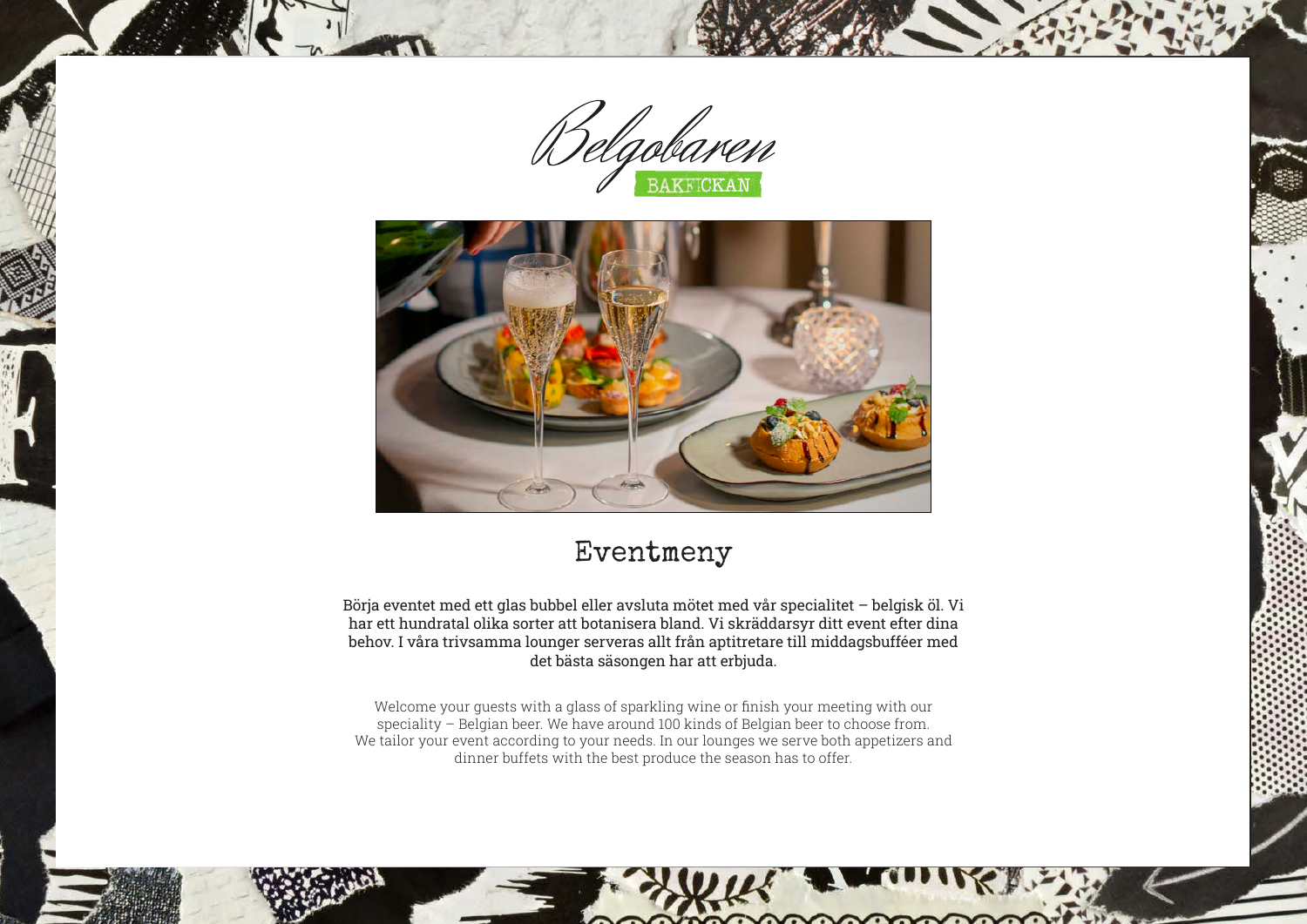# APTITRETARE/APPETIZERS 1/2

VÄLJ BLAND 12 OLIKA APTITRETARE / CHOOSE BETWEEN 12 APPETIZERS



**Tips!** Välj dina favoriter eller våra rekommendationer Choose your own favourites or go by our recommendations

Klassisk löjromskrustad Classic Bleak Roe Croustade



Liten krustad med en generös skopa löjrom som balanseras upp av en syrlig crème fraiche med rödlök, toppad med färsk dill och skalad citron

Smaller croustade generously filled with bleak roe, creme fraiche, red onion, fresh dill and lemon

### Vegansk skagenröra på eko-knäcke

Vegan Caviar Mix on Organic Crispbread

#### Vår moderna tolkning av en klassisk toast skagen. Skagenröran är gjord på tvåfärgad tångkaviar och tofu. Serveras på ekologiskt brytknäcke

The mix that we use for this modern appetiser is made of seaweed pearls, tofu and vegan crème fraiche. We serve it on a piece of traditional, organic Swedish crispbread

Chèvrecrème på rågruta Goat cheese creme on rye bread

> Len chèvrecrème på en bit saftigt rågbröd. Toppad med rödbeta, päron och honungskaramelliserade pinjekärnor. Klassiska smaker med en touch färsk timjan

Silky goat cheese crème on a piece of juicy rye bread. A classic combination with a touch of fresh thyme

#### Het lax- och avokadoröra i kopp Spicy salmon in a cup

En röra på citronmarinerad lax, avokado och färsk koriander. Med färsk chili som förmedlar en trevlig hetta i kombination med sötman av picklad rödlök. Serveras i kopp med en bit ekoknäcke (går att få glutenfritt)

Salmon cubes marinated in lemon, mixed with avocado and fresh cilantro, seasoned with fresh chili and pickled red onions. This delicious combo is served in a cup with piece of traditional, organic Swedish crispbread (can be ordered gluten free).

Ärthummus i rågbåt Green Pea Hummus in a Rye Bread Shell



Med inspiration från Mellanöstern med en nordisk touch. En vacker kontrast av två färger. Len grönärtshummus toppad med picklad rödlök och färsk mynta

Middle East meets North in this beautiful combination of colours, flavours and textures. Silky green pea hummus flavoured with fresh mint leaves accompanied with crunchy pickled red onions served in a thin rye bread shell

## Belgobarens bruschetta

Bruschetta À la Belgobaren



Vi har moderniserat den italienska klassikern. En röra av tomat och lök smaksatt med färsk basilika på rostat surdegsbröd med en krämig vegansk oatly-fraiche i botten

An Italian classic served our own way. The familiar flavour of tomatoes, red onions and fresh basil served on a grilled sour dough bread lightly coated with vegan crème fraiche

**There's more!**



Per aptitretare/appetizer 47 kr 59 kr Mix av/of 3 132 kr 165 kr 165 kr 165 kr 165 kr 165 kr 165 kr 165 kr 165 kr 165 kr 165 kr 167 kr 168 kr 168 kr  $Mix$  av/of 5

Minimiantal 5 st per sort. Minimum 5 pcs per kind.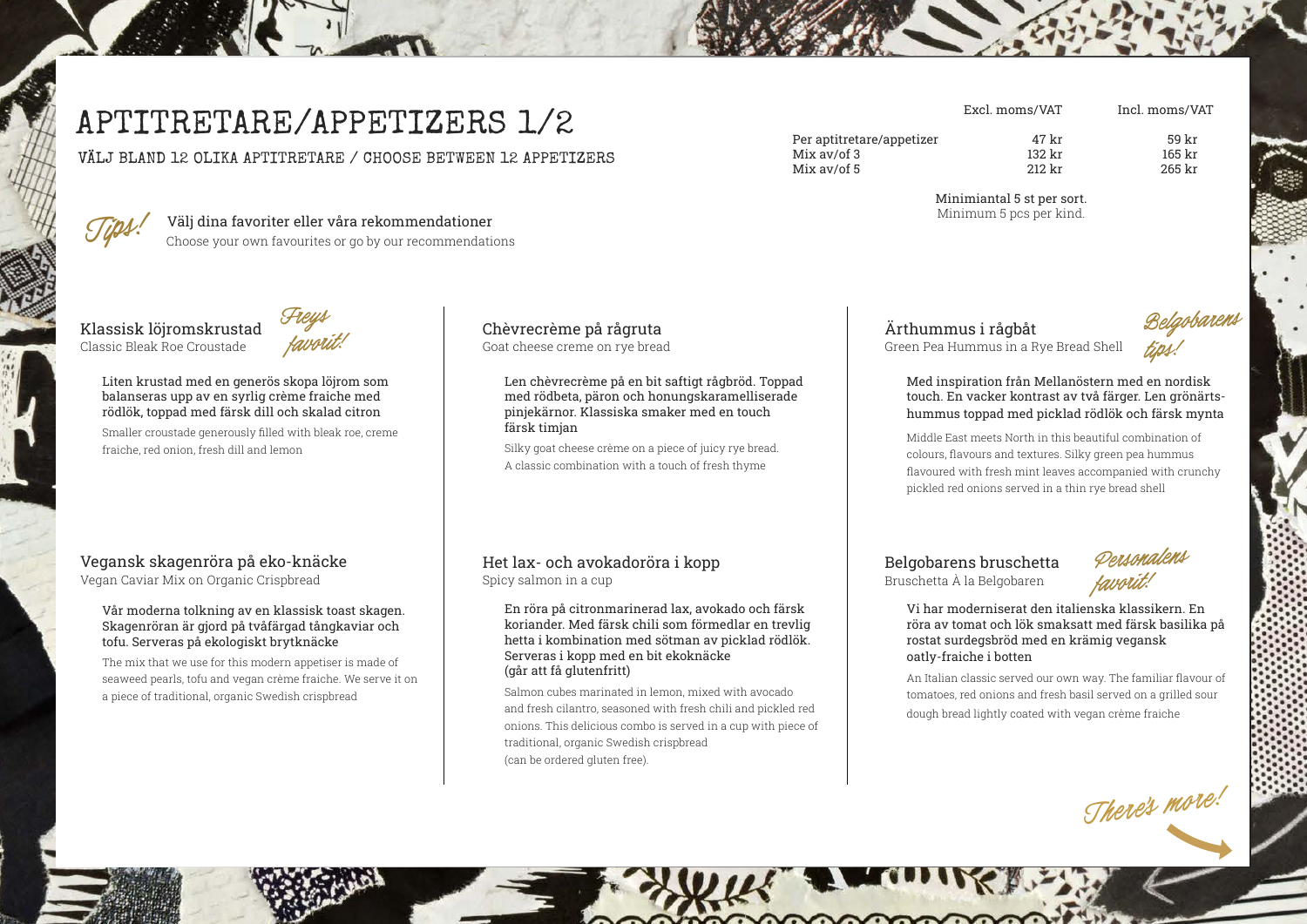# APTITRETARE/APPETIZERS 2/2

Per aptitretare/appetizer 132 kr 59 kr 59 kr 59 kr 59 kr 59 kr 59 kr 59 kr 59 kr 59 kr 59 kr 59 kr 59 kr 59 kr 59 kr 59 kr 59 kr 50 kr 50 kr 50 kr 50 kr 50 kr 50 kr 50 kr 50 kr 50 kr 50 kr 50 kr 50 kr 50 kr 50 kr 50 kr 50 Mix av/of 3 132 kr 165 kr 165 kr 165 kr 165 kr 165 kr 165 kr 165 kr 165 kr 165 kr 165 kr 167 kr 168 kr 168 kr Mix  $av/$ of 5

> Minimiantal 5 st per sort. Minimum 5 pcs per kind.

## **Tips!** Välj dina favoriter eller våra rekommendationer

Choose your own favourites or go by our recommendations

Belgien på bit A Piece of Belgium

**Maries favorit!**

Vi vill med stolthet presentera en smakupplevelse från Belgien. En välkryddad korv från staden Liège serveras med dijonsenapscrème, grillad färsk paprika och syltlök. En kombination av sött, salt och syrligt på en bit baguette

We are really proud of this one! Well-seasoned sausage from city of Liege in Belgium served with Dijon mustard crème, grilled bell pepper and tiny pickled pearl onions on a slice of baguette

## Brieostsnitt på fruktbröd

Brie on Fruit bread

#### En bit brieost på ett saftigt och sött fruktbröd. Serveras med fikonmarmelad. Några blad ruccola bryter av det söta. Selleristjälk tillför det friska i smakkombinationen

A nice combination of brie served on juicy fruit bread with fig marmalade, slightly spicy arugula and a crispy celery stick

#### Belgobarens minivåffla Belgobaren´s mini waffle

För dig som älskar dessert. Den här söta kombon får du inte missa! En klassisk belgisk minivåffla med len mascarponecrème smaksatt med espressoglace toppas med krispiga mandelflarn och färska bär

A treat for you with a sweet tooth. Classic Belgian waffle with mascarpone crème and espresso glaze topped with crunchy almond flakes and fresh berries

#### Mango ceviche Mango Ceviche



En fräsch och syrlig blandning av mango, gurka, sesamfrön och svarta beluga linser. Smaksatt med en trevlig hetta från färsk chili och koriander. Ett glutenfritt alternativ som serveras i kopp

Pieces of mango and cucumber marinated in fresh lime juice, chili and cilantro leaves. Nicely combined with black `beluga` lentils and sesame seeds. It is gluten free and served in a cup

## Tiramisu À la Belgo Tiramisu À la Belgo

#### Belgobaren har tagit tiramisun till nästa nivå. Smaken du älskar serveras med krispigt savoiardikex och röda bär

Our tiramisu is served with crunchy lady fingers and red berries

#### Snackspaket Variety of snacks

#### Potatischips, blandade nötter, marinerade oliver, rotfuktschips & avokadodipp

Potato crisps, mixed nuts, marinated olives, root vegetable crisps & avocado dip

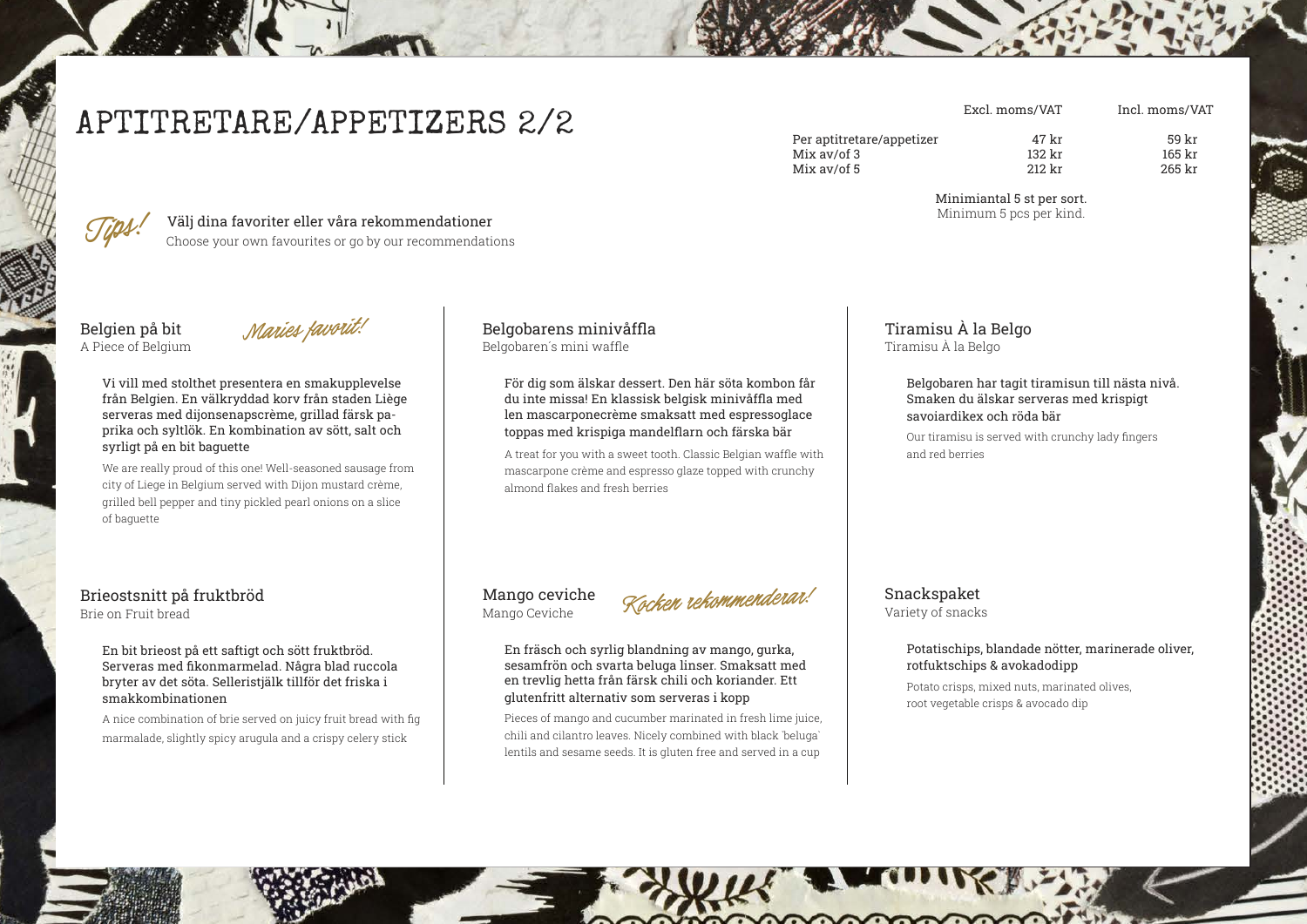# WRAPS & CIABATTA

Matigt, gott och varierat. Kan avnjutas på plats eller to-go! Filling, tasty and with a variety of flavours. Can be enjoyed on location or to-go!

# WRAPS

## Kyckling & Avokadowrap (kan fås med Oumph)

Chicken & Avocado wrap (vegan alternative available)

En wrap med hetta! Fylld med strimlad chilihalstrad kyckling och en krämig röra av avokado, äpple, soltorkad tomat och picklade cocktailtomater

A spicy wrap with chili-seasoned chicken strips and a mix of avocado and apple with sun dried tomatoes and pickled cherry tomatoes

#### Per styck inkl. varm dryck 140 kr 175 kr Per pcs incl. hot beverage Per styck inkl. varm & kall dryck 167 kr 209 kr Per pcs incl. hot & cold beverage

Minimiantal 5 st per sort. Minimum 5 pcs per kind.

## Skagen wrap

Shrimp mix wrap

Belgobarens populära Skagenwraps med färsk gurka och grönsallad

Belgobaren's classic - Shrimp mix "skagen" wrap with lettuce leaves and fresh cucumber

# **CTABATTA**

#### Italiensk Ciabatta

Italian Ciabatta

Brödet är penslat med en god olivolja, fylld med skivad mozzarella, oliver, soltorkad tomat och rödlök. Toppas med färsk basilika

The ciabatta roll is lightly brushed with a good quality olive oil, filled with mozzarella cheese slices, olives, sundried tomatoes and red onions. Topped with fresh basil leaves

#### Traditionell Ciabatta

Traditional Ciabatta

Fylld med rökt kalkon, ost, grillad paprika och grönsaker – för dig som vill ha en mer traditionell smörgås

For those who prefer a more traditional sandwich

– this one is filled with seasonal vegetables, slices of smoked turkey, yellow cheese and grilled bell pepper

Excl. moms/VAT Incl. moms/VAT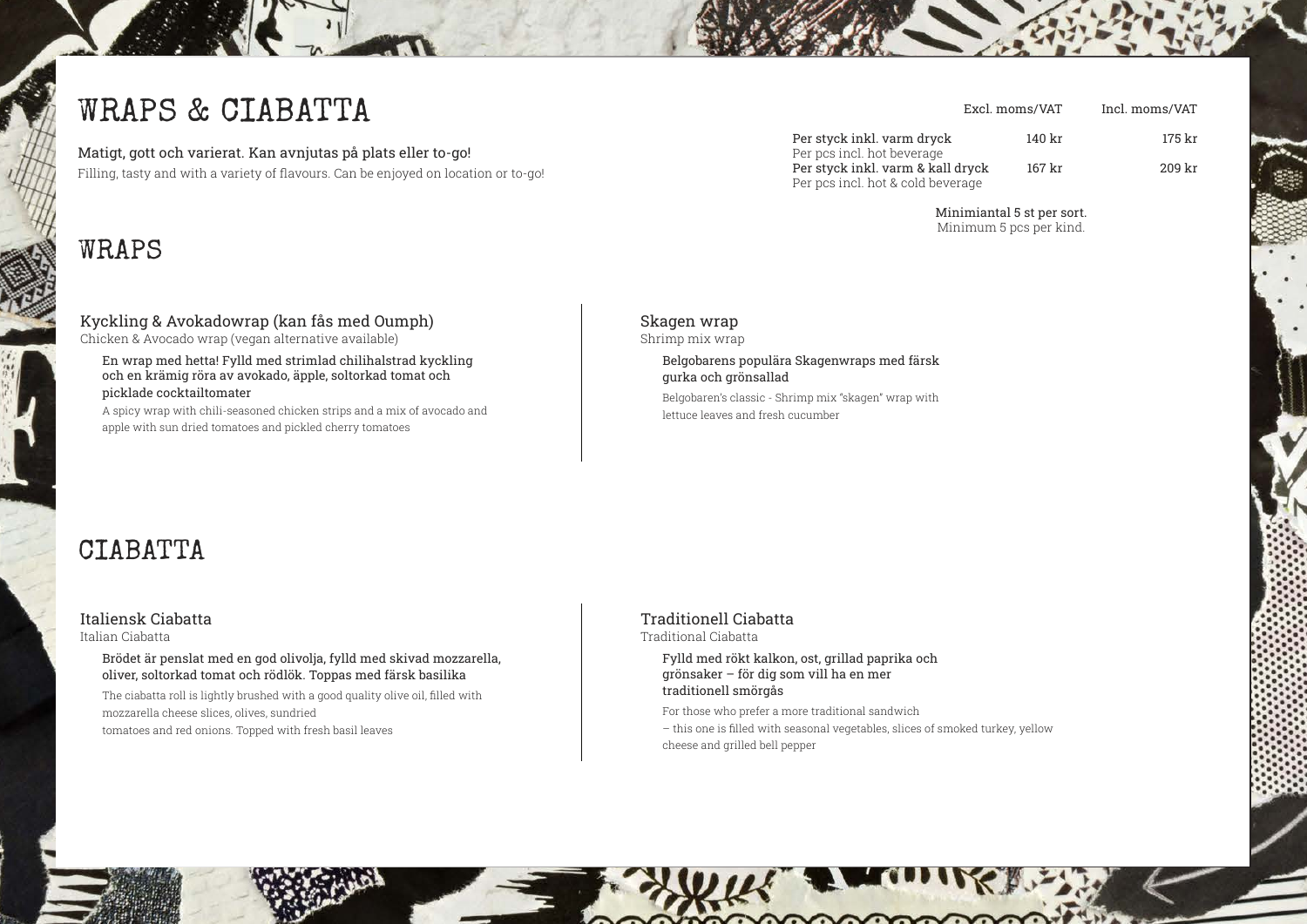# BUFFÉER/BUFFETS

Välj en av våra matiga välkomponerade bufféer som innehåller någonting för alla. Ett val gäller för hela sällskapet.

Choose one of our well-composed versatile buffets. One choice for the whole group.

#### Belgobarens buffé Belgobaren's buffet

#### Vegetarisk pastasallad med pesto, soltorkad tomat och marinerade oliver

Vegetarian pasta salad with pesto, sun dried tomatoes and marinated olives

Charktallrik med olika korvar, skinka och salami Charcuterie plate with a variety of sausages, ham and salami

#### Krispiga vitlöksbröd gjorda på ciabatta med tapenadedipp

Crunchy ciabatta garlic bread with tapenade dip

#### Ölglaserade spett med Quorn, champinjoner & cocktailtomater samt ölglaserade kycklingspett med glasedipp

Beer glazed Quorn skewers, cherry tomatoes and mushrooms and beer glazed chicken skewers with glaze dip

#### Potatissallad på belgiskt vis med kapris, purjolök, paprika och pickad rödlök samt dijonsenapsdressing, toppad med rostad lök

Belgian style potato salad with capers, leeks, bell pepper and pickled red onion tossed in Dijon mustard dressing and garnished with roasted onion flakes

#### Mixsallad efter säsong

Seasonal mixed salad

#### Belgobarens minivåffla med len mascarponecrème smaksatt med espresso-glase

Classic Belgian mini waffle with mascarpone crème and espresso glaze

Kaffe

Coffee

#### Må bra buffé Feel good buffet

Teriyakimarinerat laxspett med örtyoghurt Teriyaki marinated salmon skewer with herb yoghurt

#### Ugnsbakade rotfrukter efter säsong Oven baked seasonal root veggies

#### Hummus med smak av soltorkad tomat serveras med grönsaksstavar

Hummus flavoured with sun dried tomatoes served with vegetable sticks

#### Tapenade med ekobrytknäcke Tapenade with organic crispbread

Ugnsbakade rödbetor toppade med valnötter och honung Oven baked beetroots with walnuts and honey

#### Mixsallad efter säsong Seasonal mixed salad

Som dessert serveras färsk fruktsallad med citronkvarg

Dessert: fresh fruit salad with lemon cottage cheese

Kaffe Coffee

| 42.4 kr | 475 kr |  |
|---------|--------|--|
| 42.4 kr | 475 kr |  |
| 228 kr  | 255 kr |  |
|         |        |  |

Evcl. moms/VAT

Minimum 15 personer (Caesarsalladbuffé 5 pers) For groups of at least 15 people (Caesar salad buffet 5 people)

## Caesarsalladbuffé

Caesar salad buffet

En lite enklare buffé för större eller mindre sällskap. En traditionell caesarsallad med romansalladsblad, caesardressing (innehåller anjovis), krutonger och parmesan. Välj mellan kyckling & bacon eller scampi (ett alternativ till hela gruppen). Kaffe och kaka serveras efteråt.

Incl mome/VAT

If you don´t like to complicate things this Caesar salad buffet is for you. Choose chicken and bacon or scampi for the whole group. A traditional Caesar salad with romaine lettuce, Caesar dressing (contains anchovies), croutons and parmesan cheese. Coffee and cookies are served for dessert.

Minimiantal 5 pers For groups of at least 5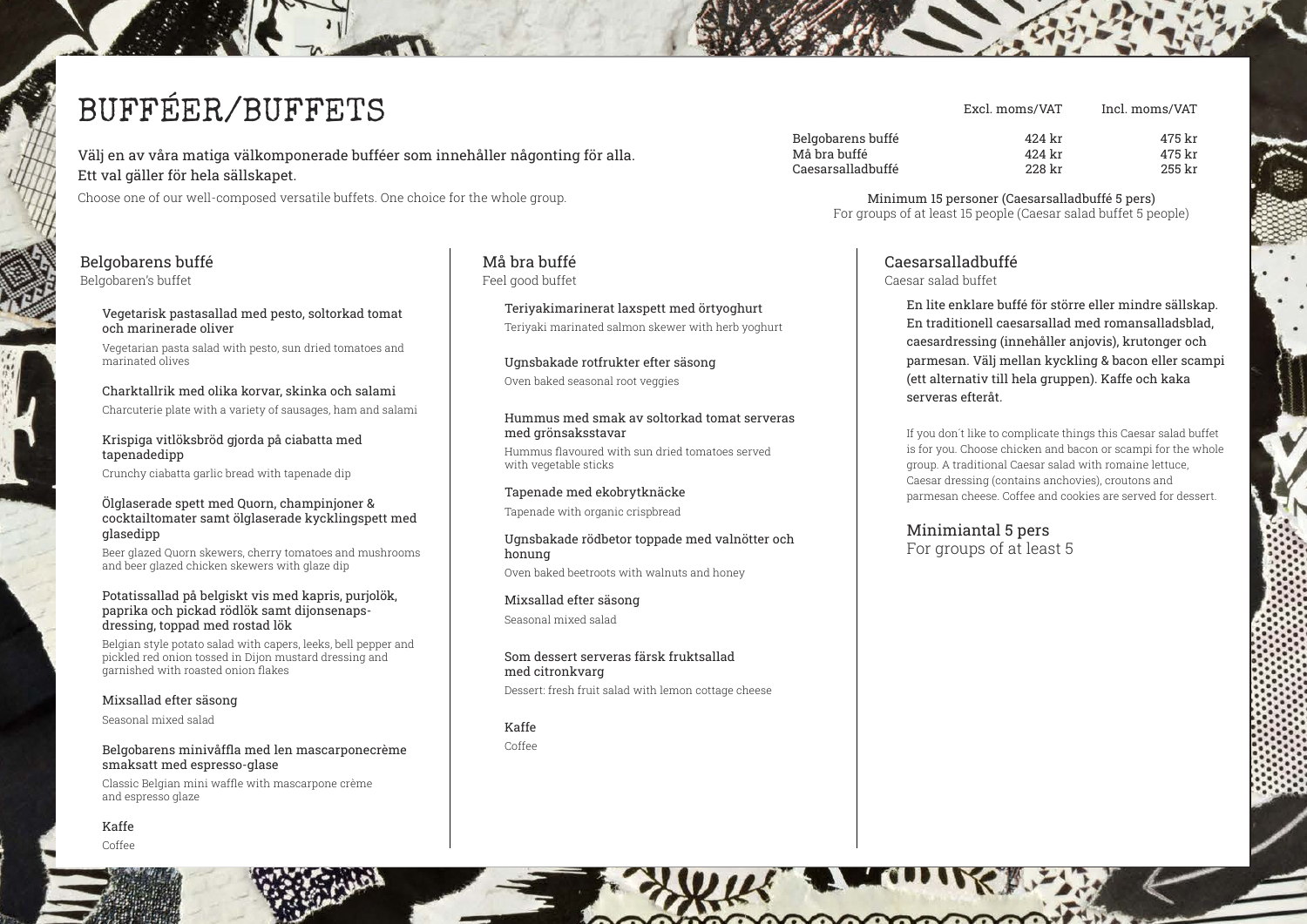# MINGELMENY/MINGLE MENU

Incl. moms/VAT

Per person 263 kr 329 kr

Våra mingelmenyer är för dig som vill ha ett lättare tilltugg under minglet eller mellan måltiderna. Menyerna är utformade för att passa de olika kostvariationerna. Smått men gott och lätt att äta. Our mingle menus are composed of a selection of smaller appetizers and recommended as a snack.

Minimiantal är för 5 personer. Minimum order is for 5 people.

Excl. moms/VAT

## MingelMeny 1

Mingle Menu 1

#### Marinerat kycklingspett serveras med mangochutney som dipp

Marinated chicken skewer served with mango chutney

#### Smarriga tunnbrödsstubbar fyllda med gravad lax och pepparrotscrème

Flatbread rolls with cured salmon and horseradish crème

#### Belgobarens bruschetta, en röra av tomat och lök smaksatt med färsk basilika på rostat surdegsbröd med en vegansk oatly-fraiche i botten

An Italian classic served our own way. The familiar flavour of tomatoes, red onions and fresh basil served on a grilled sour dough bread lightly coated with vegan crème fraiche

#### Friterat tortillabröd med hummus som dipp Deep fried tortilla bread with hummus dip

## MINGELMeny 2

Mingle menu 2

#### Smarriga tunnbrödsrullar fyllda med skinka och färskost

Flatbread rolls filled with ham and philadelphia cheese

#### Krustader med Belgobarens populära skagenröra

Croustades with Belgobaren´s shrimp mix "skagen"

#### Mango ceviche - En fräsch och syrlig blandning av mango, gurka, sesamfrön och svarta belugalinser smaksatt med en trevlig hetta från färsk chili och koriander

Pieces of mango and cucumber marinated in fresh lime juice, chili and cilantro leaves. Nicely combined with black `beluga` lentils and sesame seeds. It is gluten free and served in a cup

#### Rotfruktschips med avokadodipp

Root veggie chips with avocado dip

#### Tapenade med vitlöksbröd Tapenade with garlic bread

# Marinerade oliver Marinated olives